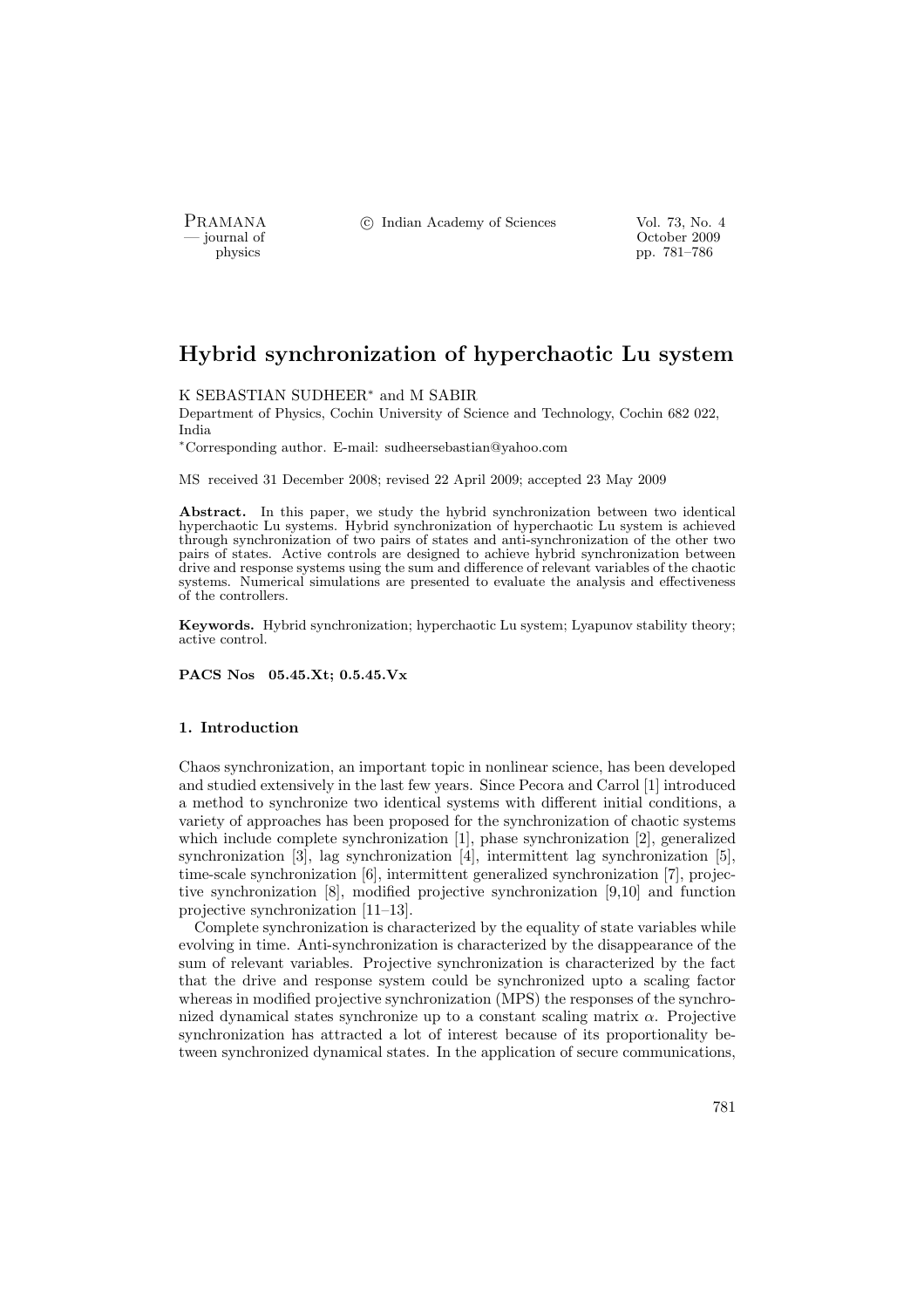#### K Sebastian Sudheer and M Sabir



**Figure 1(a)** and  $(b)$ . The chaotic attractor for Lu hyperchaotic system.

this feature can be used for achieving fast communication. It is obvious that the complete synchronization (CS) and anti-phase synchronization (AS) are the special cases of the above synchronization where the scaling matrix  $\alpha = I$  and  $\alpha = -I$ , respectively.

Recently, Li [14] studied hybrid synchronization behaviour in chaotic systems. In hybrid synchronization scheme, one part of the system is anti-synchronized and the other completely synchronized so that complete synchronization (CS) and antisynchronization (AS) co-exist in the system. The co-existence of CS and AS enhances security in communication and chaotic encryptation schemes.

It is believed that the chaotic systems with higher-dimensional attractor like hyperchaotic systems have much wider applications. In fact, the presence of more than one positive Lyapunov exponents clearly improves the security by generating more complex dynamics. Thus hyperchaos synchronization has become a new subject of active research.

In this work we study the hybrid synchronization behaviour in hyperchotic Lu system [15] using a nonlinear active control method which is simple, efficient and easy to implement in practical applications. We design active controllers so that two pairs of states are synchronized and the other two pairs are anti-synchronized. Numerical results verify that both synchronization and anti-synchronization can co-exist in the hyperchaotic Lu system.

## 2. System description

The hyperchaotic Lu system [15] is given by

$$
\begin{aligned}\n\dot{x} &= a(y - x) + w, \quad \dot{y} = -xz + cy, \\
\dot{z} &= xy - bz, \quad \dot{w} = xz + rw,\n\end{aligned} \tag{1}
$$

where x,  $y, z$  and w are the state variables and a, b, c and r are the real constants.

When  $a = 36, b = 3, c = 20, -0.35 \le r \le 1.3$ , system (1) is hyperchaotic. The chaotic attractor for the Lu hyperchaotic system is shown in figures 1a and 1b.

782 Pramana – J. Phys., Vol. 73, No. 4, October 2009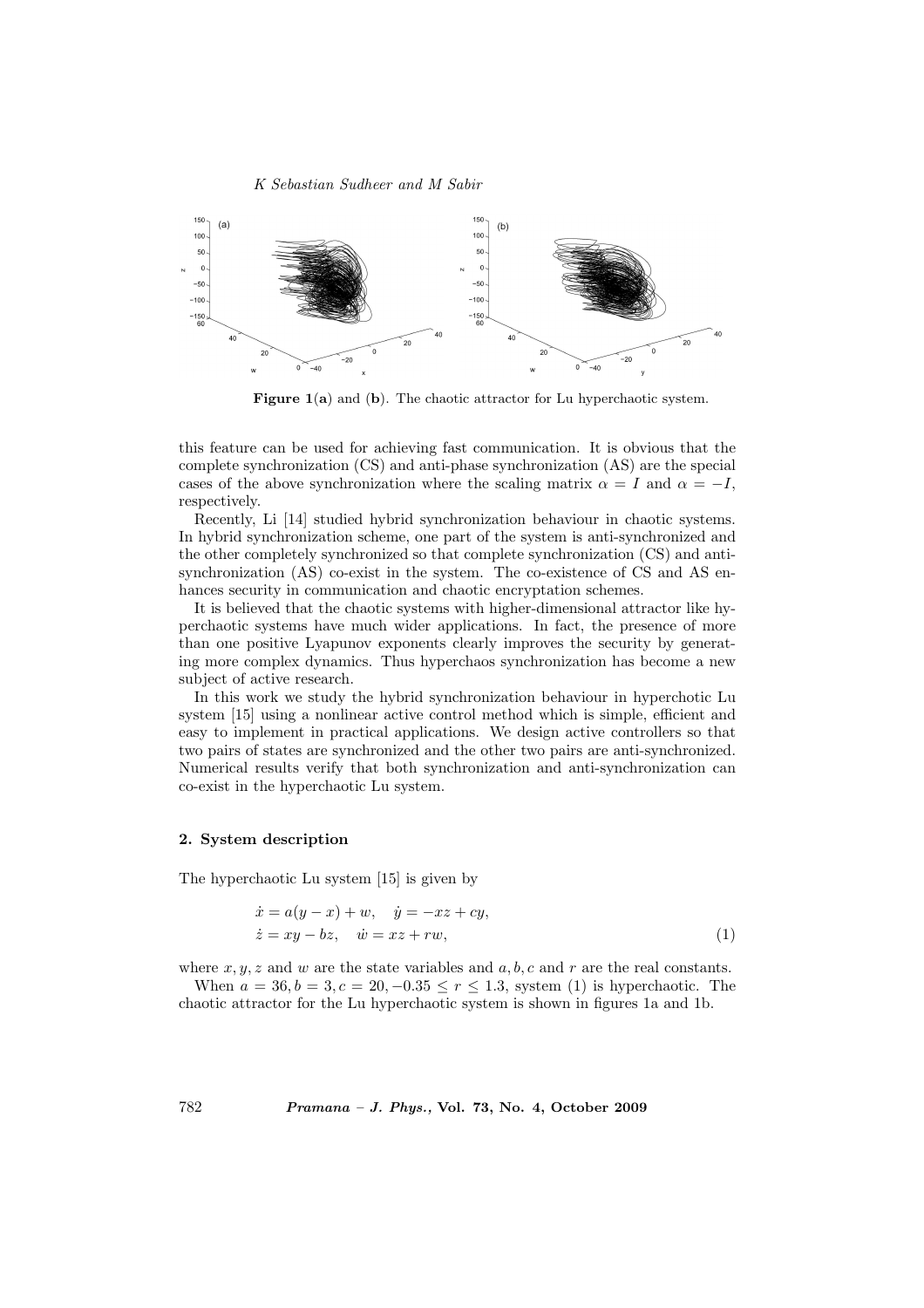#### Hybrid synchronization of hyperchaotic Lu system

## 3. Hybrid synchronization of Lu hyperchaotic system

In order to observe the hybrid synchronization behaviour in the Lu hyperchaotic system, we have two Lu hyperchaotic systems where the drive system with the four state variables denoted by the subscript 1 drives the response system having identical equations denoted by the subscript 2. However, the initial condition on the drive system is different from that of the response system. The two Lu systems are described by the following equations:

$$
\begin{aligned}\n\dot{x}_1 &= a(y_1 - x_1) + w_1, \quad \dot{y}_1 = -x_1 z_1 + c y_1, \\
\dot{z}_1 &= x_1 y_1 - b z_1, \quad \dot{w}_1 = x_1 z_1 + r w_1.\n\end{aligned} \tag{2}
$$

and

$$
\begin{aligned}\n\dot{x}_2 &= a(y_2 - x_2) + w_2 + u_1, \quad \dot{y}_2 = -x_2 z_2 + c y_2 + u_2, \\
\dot{z}_2 &= x_2 y_2 - b z_2 + u_3, \quad \dot{w}_2 = x_2 z_2 + r w_2 + u_4.\n\end{aligned} \tag{3}
$$

We have introduced four active control functions  $u_1(t)$ ,  $u_2(t)$ ,  $u_3(t)$  and  $u_4(t)$ . These control functions are to be determined for the purpose of hybrid synchronization of the two systems with the same parameters and different initial conditions.

For the hybrid synchronization, we define the state errors between the response system that is to be controlled and the controlling drive system as

$$
e_1 = x_2 - x_1, \quad e_2 = y_2 + y_1, \quad e_3 = z_2 - z_1, \quad e_4 = w_2 + w_1. \tag{4}
$$

Then the error system is given by

$$
\begin{aligned}\n\dot{e}_1 &= -ae_1 + ae_2 + e_4 - 2ay_1 - 2w_1 + u_1 \\
\dot{e}_2 &= ce_2 - x_2z_2 - x_1z_1 + u_2 \\
\dot{e}_3 &= -be_3 + x_2y_2 - x_1y_1 + u_3 \\
\dot{e}_4 &= re_4 + x_2z_2 + x_1z_1 + u_4.\n\end{aligned} \tag{5}
$$

We re-define the active control function  $u = [u_1(t), u_2(t), u_3(t), u_4(t)]^T$  as

$$
u_1(t) = 2ay_1 + 2w_1 + v_1(t)
$$
  
\n
$$
u_2(t) = x_2z_2 + x_1z_1 + v_2(t)
$$
  
\n
$$
u_3(t) = -x_2y_2 + x_1y_1 + v_3(t)
$$
  
\n
$$
u_4(t) = -x_2z_2 - x_1z_1 + v_4(t).
$$
\n(6)

Substituting (6) in (5) gives

$$
\begin{aligned}\n\dot{e}_1 &= -ae_1 + ae_2 + e_4 + v_1(t), \quad \dot{e}_2 = ce_2 + v_2(t), \\
\dot{e}_3 &= -be_3 + v_3(t), \quad \dot{e}_4 = re_4 + v_4(t).\n\end{aligned} \tag{7}
$$

Thus, the system (7) to be controlled is a linear system with the control input function  $v = [v_1(t), v_2(t), v_3(t), v_4(t)]^T$  as functions of the error states  $e_1, e_2, e_3$  and  $e_4$ . When (7) is stabilized by the feedback v, the error will converge to zero as

Pramana – J. Phys., Vol. 73, No. 4, October 2009 783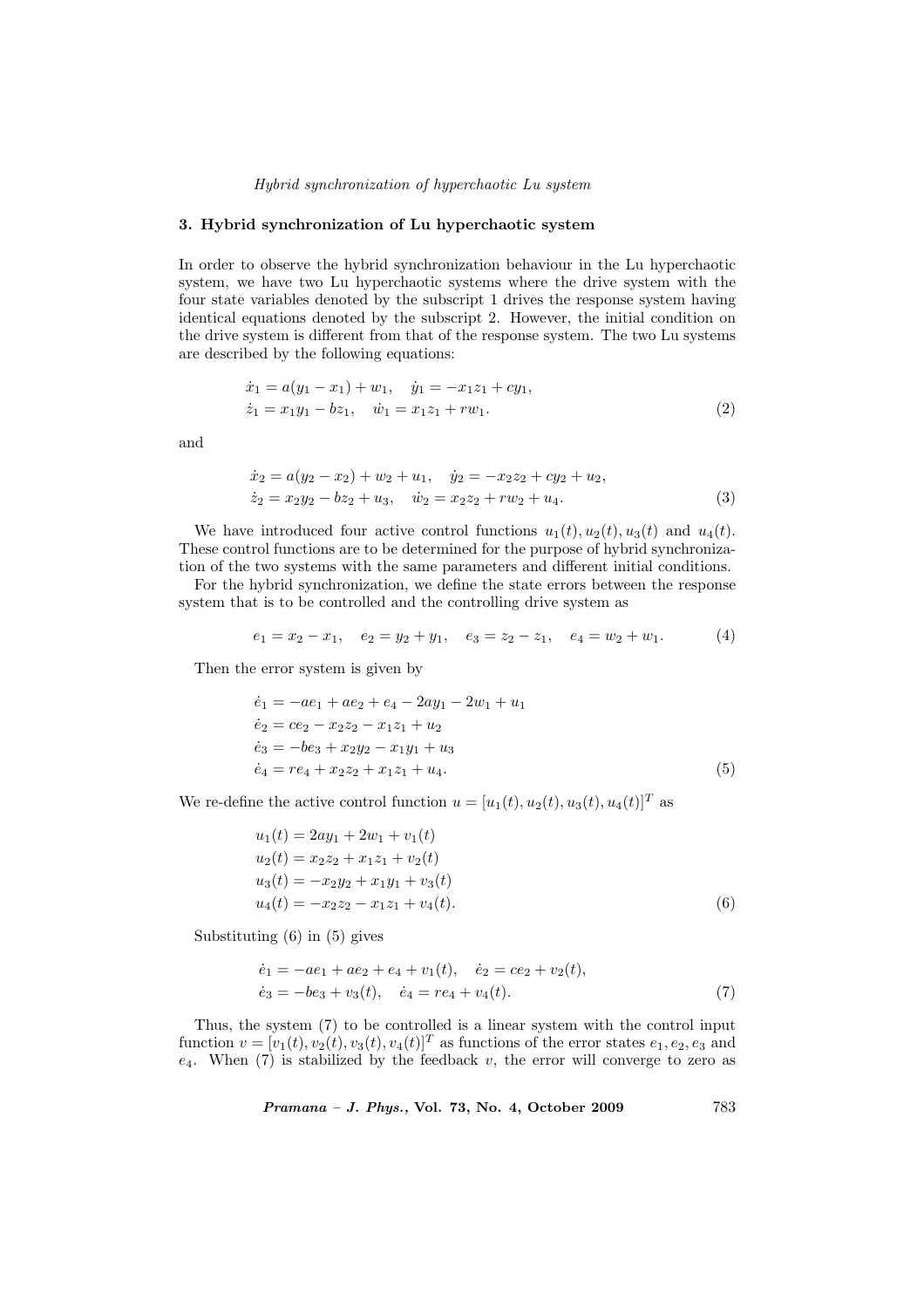## K Sebastian Sudheer and M Sabir

 $t \to \infty$  which implies that the systems (2) and (3) are globally synchronized. To achieve this goal, we choose  $v$  such that

$$
[v_1(t), v_2(t), v_3(t), v_4(t)]^T = A[e_1(t), e_2(t), e_3(t), e_4(t)],
$$
\n(8)

where A is a  $4 \times 4$  matrix. For (8) to be asymptotically stable, the feedback system of the element of the matrix A must have all of its eigenvalues with negative real parts. Various choices of A are possible. A good choice is

$$
A = \begin{bmatrix} -1 & -a & 0 & -1 \\ -d & -2c & 0 & 0 \\ 0 & 0 & -1 & 0 \\ 0 & 0 & 0 & -2r \end{bmatrix} \tag{9}
$$

with eigenvalues  $\lambda_1 = -1, \lambda_2 = -2c, \lambda_3 = -1$  and  $\lambda_4 = -2r$ . Thus yielding feedback functions as

$$
\begin{bmatrix} v_1(t) \\ v_2(t) \\ v_3(t) \\ v_4(t) \end{bmatrix} = \begin{bmatrix} -1 & -a & 0 & -1 \\ -d & -2c & 0 & 0 \\ 0 & 0 & -1 & 0 \\ 0 & 0 & 0 & -2r \end{bmatrix} \begin{bmatrix} e_1 \\ e_2 \\ e_3 \\ e_4 \end{bmatrix}.
$$
 (10)

Hence the error system becomes

$$
\begin{aligned}\n\dot{e}_1 &= -(a+1)e_1, & \dot{e}_2 &= -ce_2, \\
\dot{e}_3 &= -(b+1)e_3, & \dot{e}_4 &= -re_4.\n\end{aligned} \tag{11}
$$

Theorem. Systems (2) and (3) can be exponentially and globally hybrid synchronized for any initial condition with the active nonlinear controllers (6).

Proof. We choose the Lyapunov function as follows:

$$
V(t) = \frac{1}{2}(e_1^2 + e_2^2 + e_3^2 + e_4^2). \tag{12}
$$

By using the control law, the time derivative of  $\dot{V}$  is obtained as

$$
\dot{V}(t) = e_1 \dot{e}_1 + e_2 \dot{e}_2 + e_3 \dot{e}_3 + e_4 \dot{e}_4
$$
  
=  $e_1(-(a+1)e_1) + e_2(-ce_2) + e_3(-(b+1)e_3) + e_4(-re_4)$   
=  $-(a+1)e_1^2 - ce_2^2 - (b+1)e_3^2 - re_4^2$   
 $\leq 0$ 

which implies that  $e_i = 0(i = 1, 2, 3, 4)$  as  $t \to \infty$  and guarantees the exponentially asymptotic stability of the error system (5). Therefore, systems (2) and (3) can achieve exponentially asymptotic hybrid synchronization for any initial condition with active nonlinear controllers (6).

784 Pramana – J. Phys., Vol. 73, No. 4, October 2009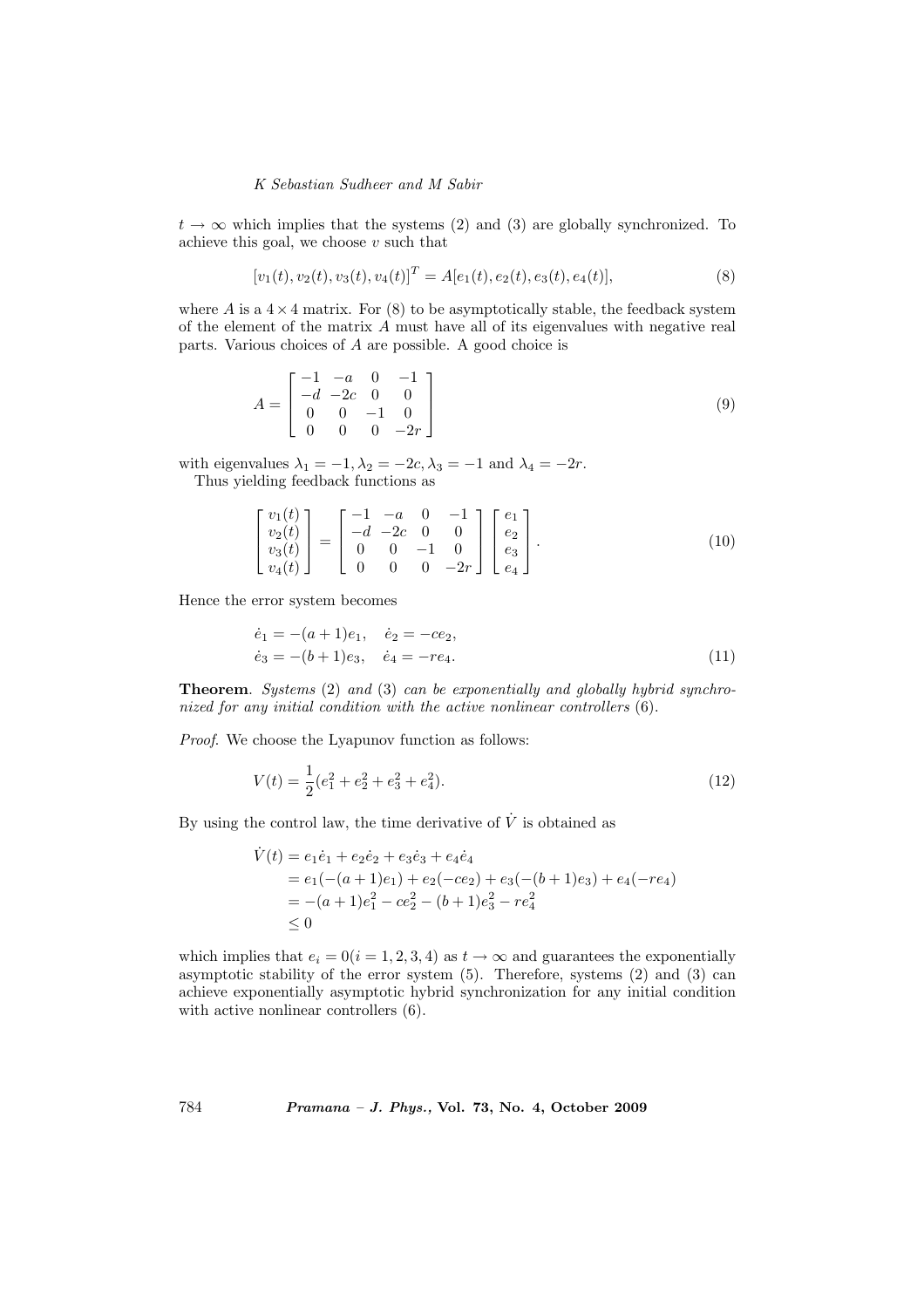### Hybrid synchronization of hyperchaotic Lu system



Figure 2. Time response of states for the drive system  $(x_1, y_1, z_1, w_1)$  and response system  $(x_2, y_2, z_2, w_2)$  with active control law activated after 10 s. (a) Signals  $x_1$  and  $x_2$ , (b) signals  $y_1$  and  $y_2$ , (c) signals  $z_1$  and  $z_2$  and (d) signals  $w_1$  and  $w_2$ .

## 4. Simulation results

In the simulation, the fourth-order Runge–Kutta integration method is used to solve the two systems of differential equations (2) and (3) with time step size equal to 0.01. We select the parameters of the Lu hyperchaotic system as  $a = 36, b = 3, c = 1$  $20, r = 1.3$  so that the Lu system exhibits hyperchaotic behaviour. The initial values for the drive and response systems are  $x_1(0) = 5, y_1(0) = 8, z_1(0) = -1, w_1(0) = -3$ and  $x_2(0) = 3, y_2(0) = 4, z_2(0) = 5, w_2(0) = 5$  respectively, while the initial values of error systems (4) are  $(e_1(0), e_2(0), e_3(0), e_4(0)) = (-2, 12, 6, 2)$ . Figures 2a–2d show the time response of states  $x_1, y_1, z_1$  and  $w_1$  for the drive system (2) and the states  $x_2, y_2, z_2$  and  $w_2$  for the response system (3) when active control is applied after 10 s. Figures 3a–3d display the time response of the error system (4).

Obviously, the synchronization errors converge to zero with exponentially asymptotical speed and hybrid synchronization of the two systems with different initial values are achieved very quickly.

### 5. Conclusion

This work demonstrates that hybrid synchronization between two identical Lu hyperchaotic systems can be achieved through active control method. Numerical simulations are used to verify the effectiveness of the proposed control techniques.

Pramana – J. Phys., Vol. 73, No. 4, October 2009 785